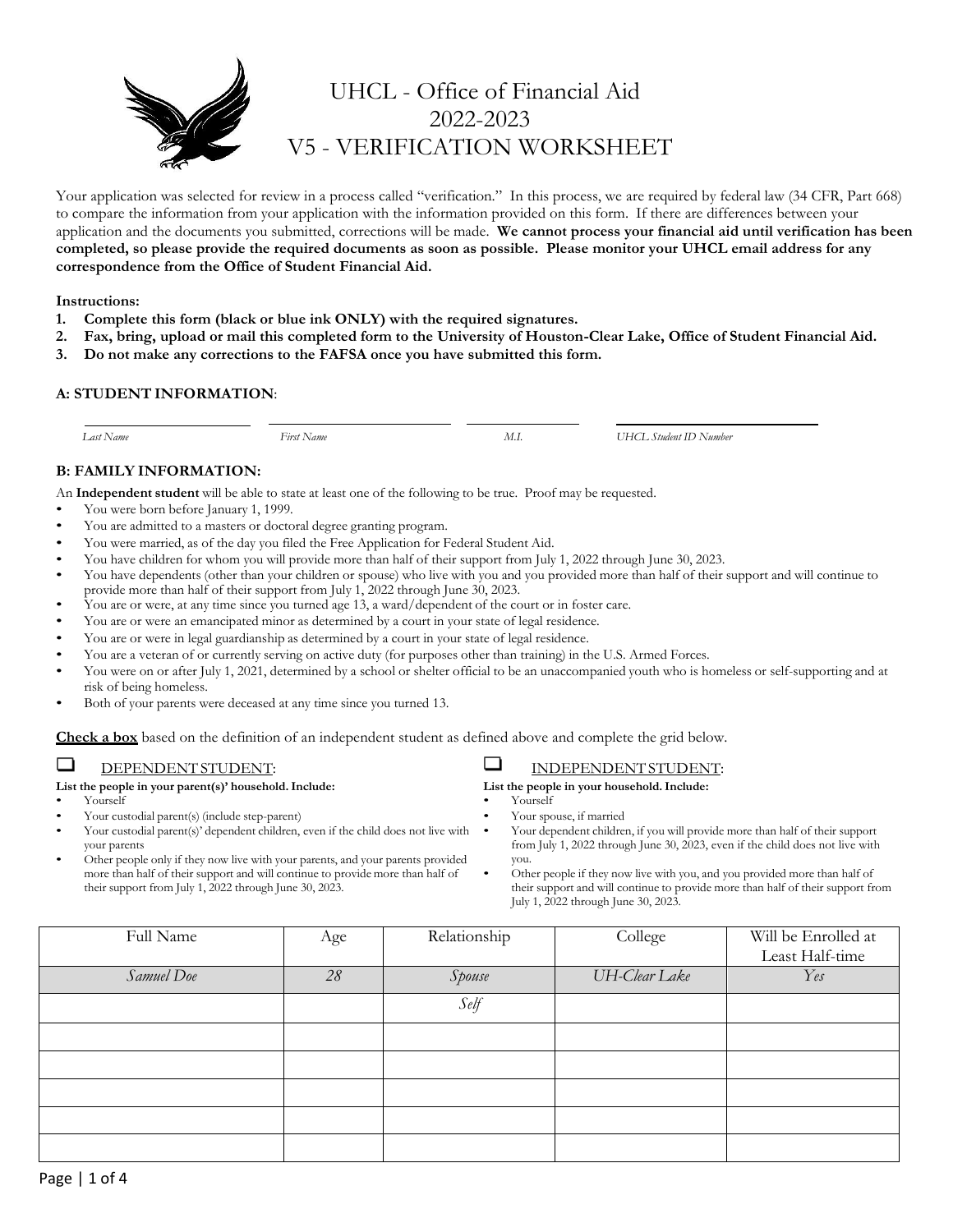# **C: STUDENT FEDERAL TAX RETURN and INCOME INFORMATION:**

The best way to verify income is by using the IRS Data Retrieval Tool (DRT) on the FAFSA. If you have not already utilized this tool, please visit FAFSA.ed.gov, log in to the 2022-2023 FAFSA record, select "Make FAFSA Corrections," and navigate to the Financial Information section of the form. From there, follow the instructions to determine if you are eligible to use the IRS DRT to transfer 2020 IRS income tax information into the FAFSA. After uploading tax data, please be sure to sign and resubmit the FAFSA.

Alternatively, you may request a 2020 Federal Tax Return Transcript directly from the IRS –not a photocopy of your tax return. To obtain an IRS tax return transcript, go to [www.IRS.gov](http://www.irs.gov/) and click on the "Get a Tax Transcript" link, or call 1-800-908-9946. Make sure to request the "IRS tax return transcript" and not the "IRS tax account transcript." You will need your Social Security Number, date of birth, and the address on file with the IRS (normally this will be the address used when the 2020 IRS tax return was filed).

# **IMPORTANT: Please read each statement and complete the section depending on which is most accurate. These questions pertain to the student only.**

| Student 2020 Tax Information                                                                                                                                                                                                                                                                                                                                                               |
|--------------------------------------------------------------------------------------------------------------------------------------------------------------------------------------------------------------------------------------------------------------------------------------------------------------------------------------------------------------------------------------------|
| I have successfully used the FAFSA's IRS Data Retrieval Tool to load and submit my income information onto the<br>FAFSA.                                                                                                                                                                                                                                                                   |
| I have not yet, but will use the FAFSA's DRT to transfer my income information onto the FAFSA                                                                                                                                                                                                                                                                                              |
| (I understand that the verification process cannot be completed until this information is received)                                                                                                                                                                                                                                                                                        |
| I am unable or chose not to use the FAFSA's DRT to transfer my income information. I have either attached a copy of my<br>Tax Return Transcript here, or I will request a copy of a Tax Return Transcript to be mailed to me and will then forward it<br>to my Financial Aid Office (I understand that the verification process cannot be completed until this information is<br>received) |
| I filed an Amended IRS Income Tax Return, I was Granted a Filing Extension by the IRS, I was a victim of IRS Identity                                                                                                                                                                                                                                                                      |
| Theft, or I filed a Non-IRS Income Tax Return. I will contact the Financial Aid Office for detailed instructions on how to<br>complete verification                                                                                                                                                                                                                                        |
| I did not and am not required to file a 2020 Federal Tax Return. Complete and submit a Student Non-Filer Form available<br>at: https://www.uhcl.edu/costs-aid/forms-resources/                                                                                                                                                                                                             |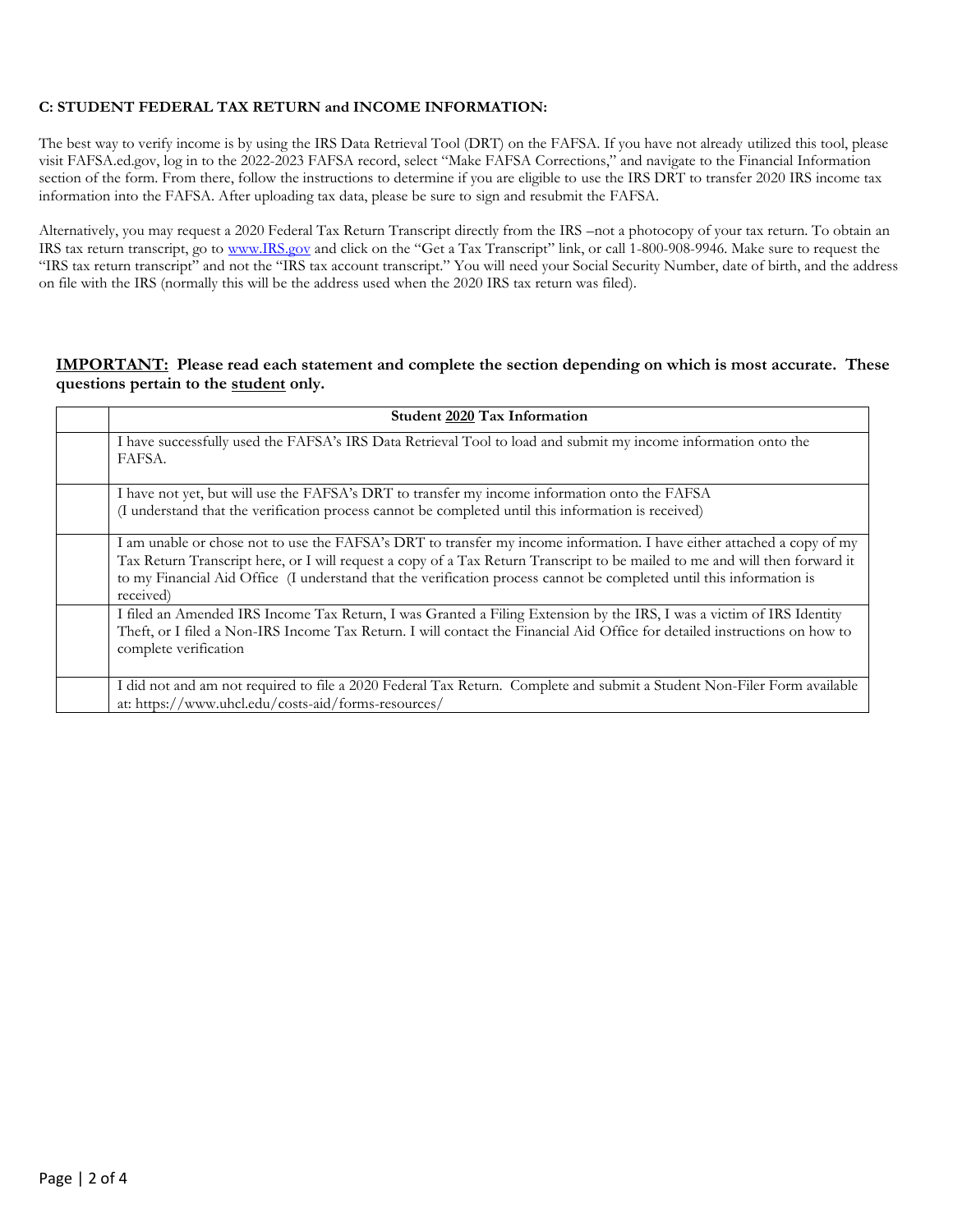# **D: IDENTITY AND STATEMENT OF EDUCATIONAL PURPOSE**

The student **must appear in person** at the University of Houston–Clear Lake to verify his or her identity by presenting an unexpired **valid government-issued photo identification (ID)**, such as, but not limited to, a driver's license, other state-issued ID, or passport. The institution will maintain a copy of the student's photo ID that is annotated by the institution with the date it was received and reviewed, and the name of the official at the institution authorized to receive and review the student's ID.

In addition, the student must sign, in the presence of the institutional official, the Statement of Educational Purpose provided on the next page:

Please contact the Financial Aid Office by phone at 281-283-2480 to schedule an appointment to complete this section, or visit our office during business hours.

# **Identity and Statement of Educational Purpose**

I certify that I \_\_\_\_\_\_\_\_\_\_\_\_\_\_\_\_\_\_\_\_\_\_\_\_\_\_\_\_\_\_\_\_\_\_\_\_\_\_\_ am the individual signing this

(Print Student's Name)

Statement of Educational Purpose and that the Federal student financial assistance I may receive will only be used for

educational purposes and to pay the cost of attending \_\_\_\_\_\_\_\_\_\_\_\_\_\_\_\_\_\_\_\_\_\_\_\_\_\_\_\_\_\_\_\_\_\_\_\_\_\_\_\_\_ for 2022-2023.

\_\_\_\_\_\_\_\_\_\_\_\_\_\_\_\_\_\_\_\_\_\_\_\_\_\_\_\_\_\_\_\_\_\_\_\_\_\_\_\_\_

(Name of Postsecondary Educational Institution)

(Student's Signature)

 $\overline{\phantom{a}}$  , where  $\overline{\phantom{a}}$ 

(Date)

\_\_\_\_\_\_\_\_\_\_\_\_\_\_\_\_\_\_\_\_\_\_ (Student's ID Number)



If you are an Independent student, **STOP** here and proceed to section **G**. If you are a Dependent student, proceed to section **F**